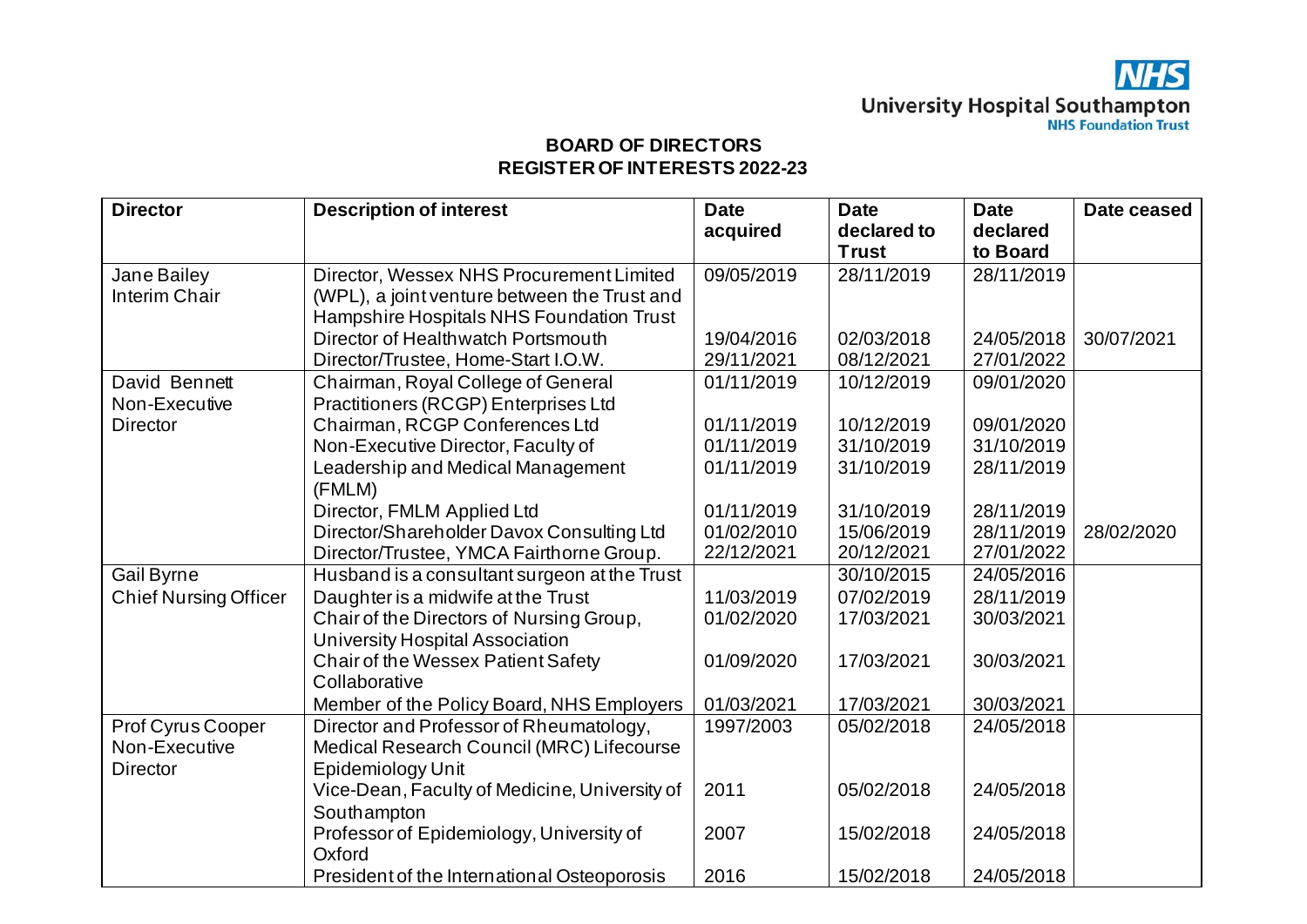| <b>Director</b>        | <b>Description of interest</b>               | <b>Date</b> | <b>Date</b>  | <b>Date</b> | Date ceased |
|------------------------|----------------------------------------------|-------------|--------------|-------------|-------------|
|                        |                                              | acquired    | declared to  | declared    |             |
|                        |                                              |             | <b>Trust</b> | to Board    |             |
|                        | Foundation (IOF)                             |             |              |             |             |
|                        | Director of The Rank Prize Funds             | 21/01/2020  | 31/03/2020   | 05/10/2020  |             |
| <b>Keith Evans</b>     | Director, Markpro Limited                    | 20/09/1988  | 17/12/2019   | 09/01/2020  |             |
| Non-Executive          | Deputy Chairman/Non-Executive Director,      | 01/07/2013  | 17/12/2019   | 09/01/2020  |             |
| <b>Director</b>        | Trakm8 plc                                   |             |              |             |             |
|                        | Director, Caswell Bay Court Management       | 17/11/2018  | 17/12/2019   | 09/01/2020  |             |
|                        | Company Limited                              |             |              |             |             |
|                        | Director, Caswell Bay Court Company          | 17/11/2018  | 17/12/2019   | 09/01/2020  |             |
|                        | Limited                                      |             |              |             |             |
|                        | Director, Balliol College Developments       | 21/02/2017  | 17/12/2019   | 09/01/2020  |             |
|                        | Limited                                      |             |              |             |             |
|                        | <b>CEO/Director, Evans 7 Limited</b>         | 22/08/2013  | 17/12/2019   | 09/01/2020  |             |
| David French           | Non-Executive Director and Chair of Audit    | 21/04/2017  | 23/05/2017   | 23/05/2017  | 23/07/2020  |
| <b>Chief Executive</b> | and Risk Committee, Vivid Housing Ltd        |             |              |             |             |
| Officer                | Director, UHS Estates Limited (UEL), a       | 17/03/2016  | 12/04/2016   | 12/04/2016  |             |
|                        | wholly-owned subsidiary of the Trust         |             |              |             |             |
|                        | Director, Southampton CEDP Project Co.       | 28/01/2016  | 26/05/2016   | 26/05/2016  |             |
|                        | Limited, a wholly-owned subsidiary of        |             |              |             |             |
|                        | Southampton CEDP LLP, a joint venture        |             |              |             |             |
|                        | between the Trust and Partnering Solutions   |             |              |             |             |
|                        | (Southampton) Limited                        |             |              |             |             |
|                        | Director, Wessex NHS Procurement Limited     | 08/05/2019  | 28/11/2019   | 28/11/2019  | 09/11/2020  |
|                        | (WPL), a joint venture between the Trust and |             |              |             |             |
|                        | Hampshire Hospitals NHS Foundation Trust     |             |              |             |             |
|                        | Member of Hampshire & Isle of Wight          | 03/02/2016  | 03/02/2016   | 23/05/2017  | 01/11/2020  |
|                        | <b>Counter Fraud Board</b>                   |             |              |             |             |
|                        | Member of Hampshire & Isle of Wight          | 01/05/2018  | 07/02/2019   | 23/05/2019  | 01/11/2020  |
|                        | Sustainability and Transformation            |             |              |             |             |
|                        | Partnership Capital Planning Panel           |             |              |             |             |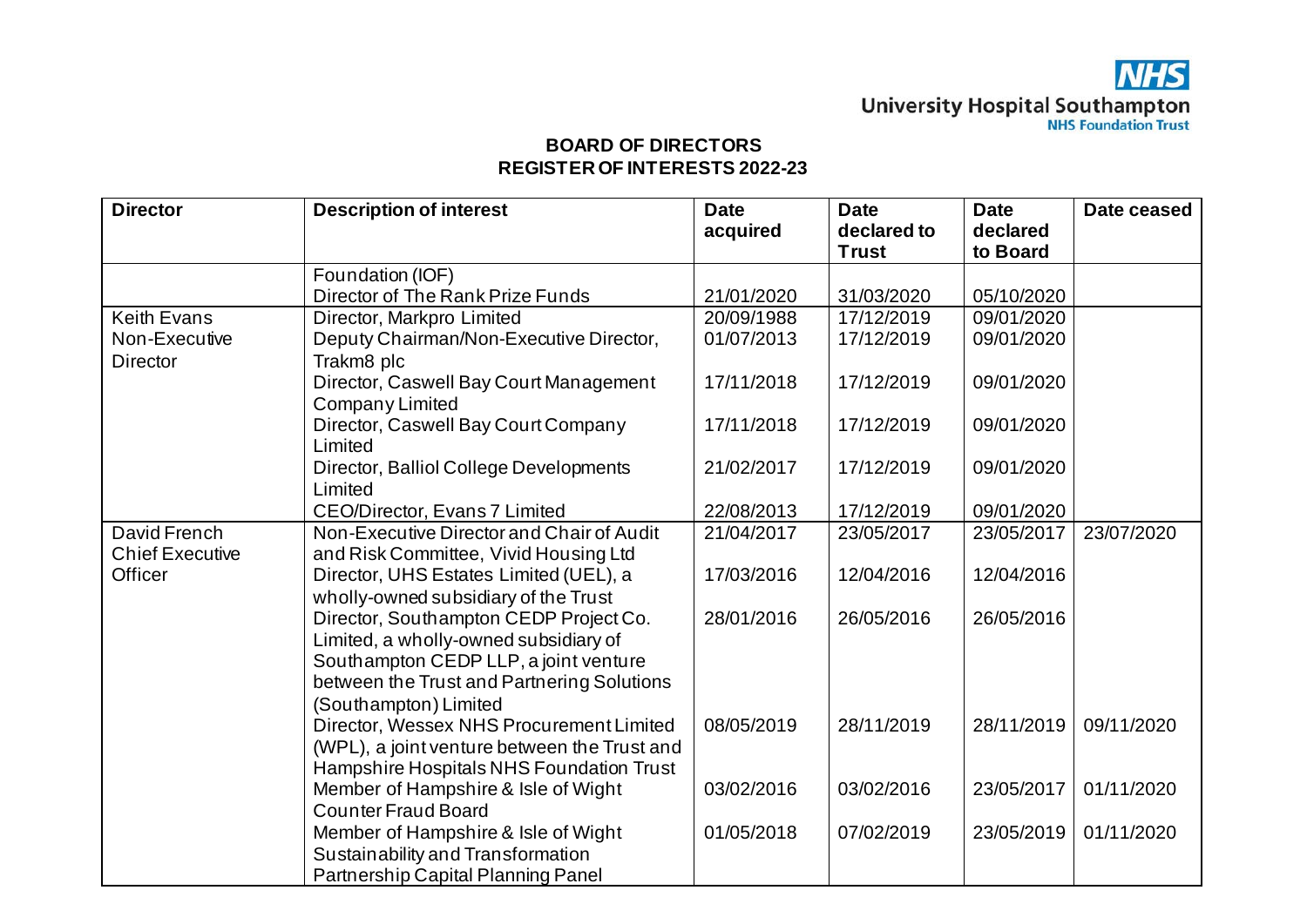| <b>Director</b>              | <b>Description of interest</b>               | <b>Date</b> | <b>Date</b><br>declared to | <b>Date</b><br>declared | Date ceased |
|------------------------------|----------------------------------------------|-------------|----------------------------|-------------------------|-------------|
|                              |                                              | acquired    | <b>Trust</b>               | to Board                |             |
| Mr Paul Grundy               | Director, UHS Pharmacy Limited (UPL), a      | 01/02/2021  | 02/02/2021                 | 25/02/2021              |             |
| <b>Chief Medical Officer</b> | wholly-owned subsidiary of the Trust         |             |                            |                         |             |
|                              | Director, Brain Tumour Surgery Ltd           | 12/01/2010  | 02/02/2021                 | 25/02/2021              |             |
|                              | Trustee, Smile4Wessex (The Wessex            | 27/07/2018  | 02/02/2021                 | 25/02/2021              |             |
|                              | <b>Neurological Centre Trust)</b>            |             |                            |                         |             |
|                              | Honorary Secretary, Society of British       | 24/09/2019  | 02/02/2021                 | 25/02/2021              |             |
|                              | <b>Neurological Surgeons</b>                 |             |                            |                         |             |
|                              | Vice President/President Elect, British      | 01/09/2019  | 02/02/2021                 | 25/02/2021              | 31/08/2021  |
|                              | Neuro-Oncology Society                       |             |                            |                         |             |
|                              | Vice-Chair and Clinical Member, NHS          | May 2019    | 02/02/2021                 | 25/02/2021              |             |
|                              | England and NHS Improvement Adult            |             |                            |                         |             |
|                              | Neurosciences Clinical Reference Group       |             |                            |                         |             |
|                              | President, British Neuro-Oncology Society    | 01/09/2021  | 04/01/2022                 | 27/01/2022              |             |
| <b>Steve Harris</b>          | Wife is Team Leader of the Older Persons     | 19/02/2009  | 28/06/2010                 | 28/11/2019              |             |
| <b>Chief People Officer</b>  | Specialist Nurses at the Trust (Division B)  |             |                            |                         |             |
| Jane Harwood                 | Director, Jane Harwood Consulting Ltd        | 18/05/2020  | 01/10/2020                 | 29/10/2020              |             |
| Non-Executive                | Shareholder, Jane Harwood Consulting Ltd     | 18/05/2020  | 01/10/2020                 | 29/10/2020              |             |
| <b>Director</b>              | Trustee/Director and Vice-Chair, Missing     | 06/02/2014  | 01/10/2020                 | 29/10/2020              |             |
|                              | People Limited, a charity                    |             |                            |                         |             |
|                              | Trustee, Wooden Spoon Society                | 14/09/2020  | 01/10/2020                 | 29/10/2020              |             |
| lan Howard                   | Director, UHS Pharmacy Limited (UPL), a      | 27/09/2018  | 13/11/2020                 | 07/01/2021              |             |
| <b>Chief Financial</b>       | wholly-owned subsidiary of the Trust         |             |                            |                         |             |
| Officer                      | Director, Wessex NHS Procurement Limited     | 09/11/2020  | 13/11/2020                 | 07/01/2021              |             |
|                              | (WPL), a joint venture between the Trust and |             |                            |                         |             |
|                              | Hampshire Hospitals NHS Foundation Trust     |             |                            |                         |             |
|                              | Shareholder, Micro-Precision Instruments Ltd | 2018        | 13/11/2020                 | 07/01/2021              |             |